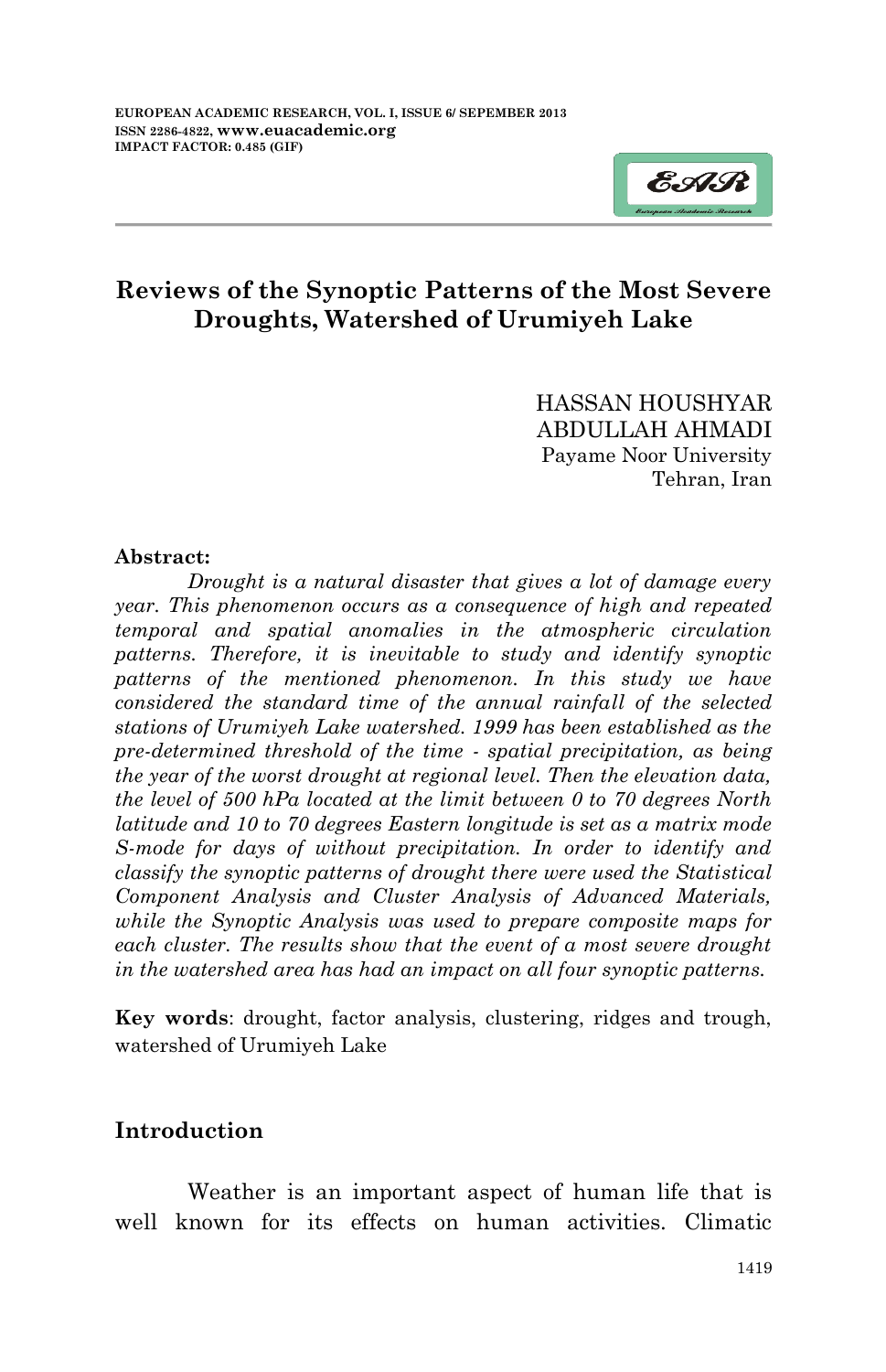fluctuations, as drought, are a natural disaster, which take place from time to time, in different regions, and bring great losses in economic, social, political and environmental terms.

Defined according to the agency of environmental studies in Europe, drought is a situation that can happen and repeat in various regions, dependent on each and every seasonal rainfall (Hags and Saunders 2002, 1572). From the viewpoint of climatology, when rains get in a place in a given time period to a lesser extent than the long-term average precipitation, we are faced with drought. Therefore, the threshold quantity of drought in geographic areas varies in terms of temporal and spatial scales (Bhalme and Mooley 1980, 1198).

Iran, in comparison with other countries, due to a variety of environmental conditions has a high ranking in crisis caused by natural disasters. Therefore, of the 40 types of natural disasters around the world, 31 occur in Iran (Mirzakhani 2000, 8). Based on the FAO report, Iran is ranked tenth in the world due to potential natural disasters rise (Shen 2003, 11). Due to the special geographic position, the topography and drainage basin of Lake Urumiyeh, and the fact that one of the main populated areas and one of the poles of strategic crop farming is in the northwest of the country, certain problems result from lack of rain. Since all droughts start with little rain, some analyses of climatic drought as related to precipitation are found in the Synoptic analysis methods. The purpose of this study is the identification and classification of the synoptic pattern of days without rain and with most severe drought, using factor analysis and cluster analysis, thus contributing towards mitigating the effects of drought decision makers.

# **Materials and Methods**

Annual rainfall raw data, the daily pressure surface of Urumiyeh Lake watershed in selected stations, and the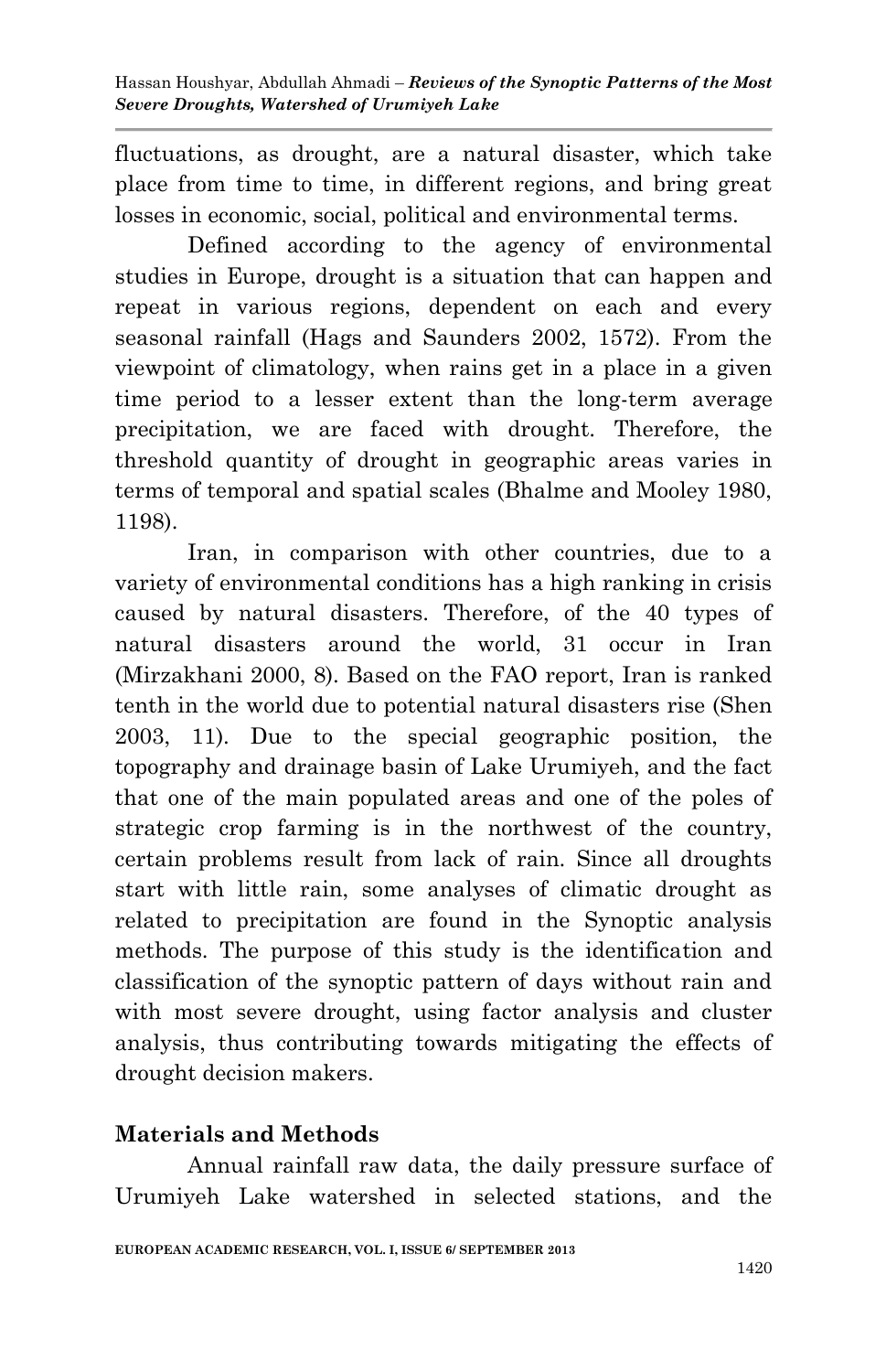statistical distance of 30 years (1976-2005) were obtained from the Meteorology Organization. There was taken into account the distribution of selected stations in the basin, so that they have a long-term statistics, as well as a uniform distribution so that we could have a complete coverage of the entire area.

**Table 1: Characteristics of selected meteorological stations located in the catchment area of Lake Urumiyeh**

| Station   | Type     | latitude   | Longitude            | Elevation   | Period    |
|-----------|----------|------------|----------------------|-------------|-----------|
|           |          |            |                      | from<br>sea |           |
|           |          |            |                      | level       |           |
| Urumiyeh  | Synoptic | 33°37<br>N | $05^{\circ}45$<br>E  | 1313 M      | 1976-2005 |
| Saghez    | Synoptic | 14°36<br>N | E.<br>$16^{\circ}46$ | 1523 M      | 1976-2005 |
| Tabriz    | Synoptic | 05°38<br>N | F.<br>17°46          | 1361M       | 1976-2005 |
| Miyandoab | Synoptic | 58°36<br>N | F.<br>$06^{\circ}46$ | 1314M       | 1976-2005 |

Daily surface pressure data, data of 500 hPa on a daily level, days without rain and most severe drought at regional level (1999) in the range 0-70 degrees North latitude and 10-70 degrees east longitude (including 247 points of intersection or elevation) were selected from the website / NCER NCEP. The choice has been made due to the occurrence of the greatest revolutions of 500 hPa in atmospheric level and direct control of environmental conditions by mentioned surface pressure. Moreover, the choice of the mentioned geographical network is also due to the possibility of full self levels of atmospheric synoptic systems, which have caused the most severe drought in the Urumiyeh Lake basin. We used data from the NCEP / NCAR study due to their high accuracy and consistency (Nieto et al. 2004, 372) and because they are widely used by researchers in climatology ((Karl et al. 1982, 1185; Esteban et al. 2005, 321). The data examining changes in surface conditions have been particularly useful in the study of climatic phenomena. However, for more reliable data, daily press station addresses and data reconstitution have been calibrated. After collecting the data and selecting the most severe drought area using the standard score, set elevation data matrix, factor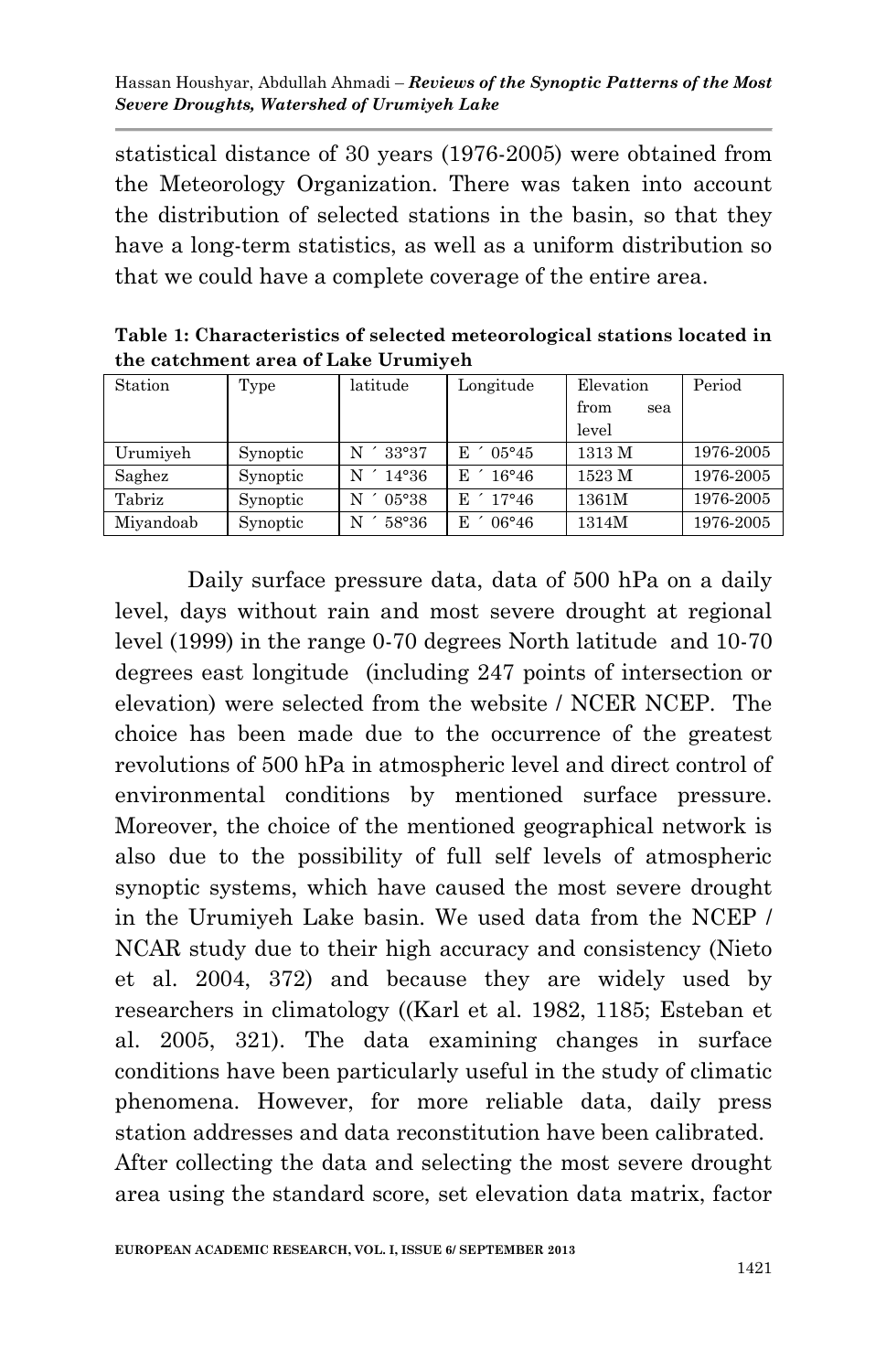analysis and hierarchical clustering technique were used to classify synoptic patterns influencing the most severe drought in the catchment of Lake Urumiyeh.

In summary, in this study, the factor analysis formula has been based on 247 variables of six factors and can be written as follows:

$$
Y_i = \mu_i + \lambda_{i1} F_1 + \lambda_{i2} F_2 + \dots + \lambda_{i13} F_{13} + e_i \qquad i = 1, 2, \dots, 247
$$

Where it is assumed that  $e_i \approx N(0, \sigma_i^2)$ 

 $Y_i$  = Height, 500 hPa level variables (cross) I

 $\mu$ <sub>i</sub> =Average height of 500 HP intersections I, for 33 days without precipitation

 $i^{\lambda_{ij}}$  = Correlation coefficient the cross i, with factor j  $F_j$  = Factors affecting on variables

 $e_i$  = The error terms are assumed to be from each other and from factors existing independently (Farshadfar 2003, 461).

In general, the identification and classification of synoptic patterns were the following: In the first stage of the research, we used the appropriate climatology data, in the form of a widget (button), multiple locations (network convergence NCEP) and frequency (days without precipitation); the second step we have taken into account the matrix data by considering the case of S, or S-mode. Thus, in the matrix of the data, we have used the size of 33 rows (days without precipitation) in the column or variable 247 (500 hPa level). The third step was to calculate the correlation matrix of the data. The outcome of this process was providing a matrix of correlation among coefficients or establishing a variance - covariance between variables.

The correlation matrix, or the covariance is calculated through the following formula:

$$
CO_{xy} = \frac{\sum (x_i - \overline{x})(y_i - \overline{y})}{N}
$$

**EUROPEAN ACADEMIC RESEARCH, VOL. I, ISSUE 6/ SEPTEMBER 2013**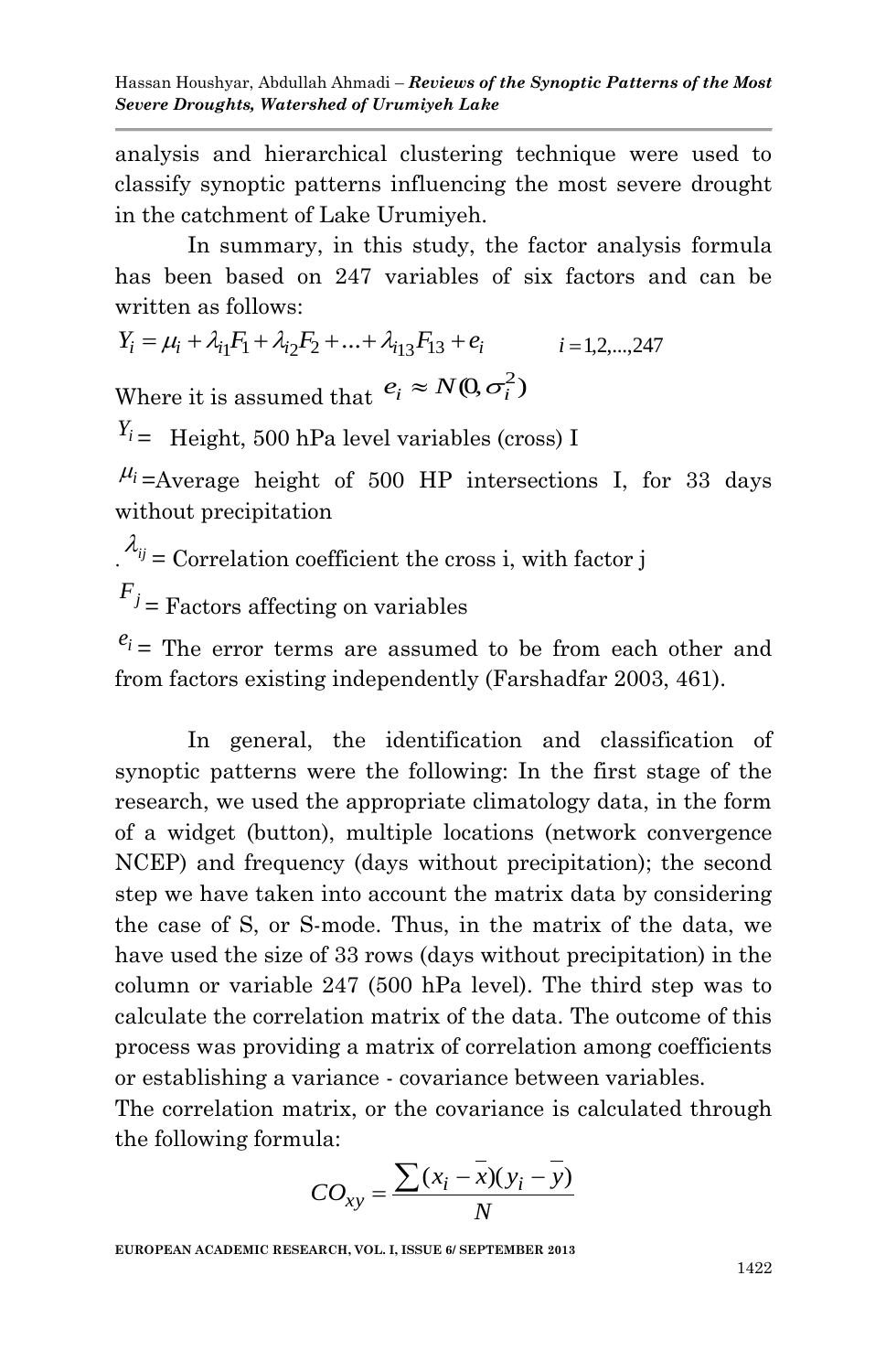Before conducting validation, factor analysis was tested by calculating the determinant of the coefficients correlation between the variables and criteria as to Kaiser - Meyer – Olkin (KMO). The fourth step involves the calculation - the matrix load items and the selected factors. In the fifth step we determined the level of 500 hPa synoptic patterns, based on seven factors obtained from factor analysis method.

## **Discussion**

Overall, the results based on the annual rainfall statistics for selected stations of the study area, and calculated at the standard score (Z-Score) time for each station, show that the year 1999 experienced the most severe drought. After setting the data, the value of the statistic  $KMO \geq 0.9$  and the output of the correlation matrix, the determinant is equal to zero factor analysis and it is the most suitable .By applying factor analysis on the covariance matrix of elevation data from elevation 500 HP 1999 days without rain, the first five factors were extracted in total, and 94 / 8% of the total data variance was explained. However, with regard to the first factor, this could explain only about 59% of the total variance in the data, and an overview of the extracted correlation matrix also shows the lack of correlation between them, as well as being independent from each other .

| Factor | Initial value  |                     |                                       |  |  |
|--------|----------------|---------------------|---------------------------------------|--|--|
|        | Total variance | Percent of variance | The cumulative percentage of variance |  |  |
|        | 145/4          | 58/87               | 58/87                                 |  |  |
|        | 31/4           | 12/72               | 71/59                                 |  |  |
| 3      | 27             | 10/92               | 82/51                                 |  |  |
|        | 22/8           | 9/23                | 91/74                                 |  |  |
| 5      | 7/6            | 3/07                | 94/81                                 |  |  |
| 6      | 3/9            | 1/59                | 96/4                                  |  |  |

**Table 2: The total amount of variance explained by each factor**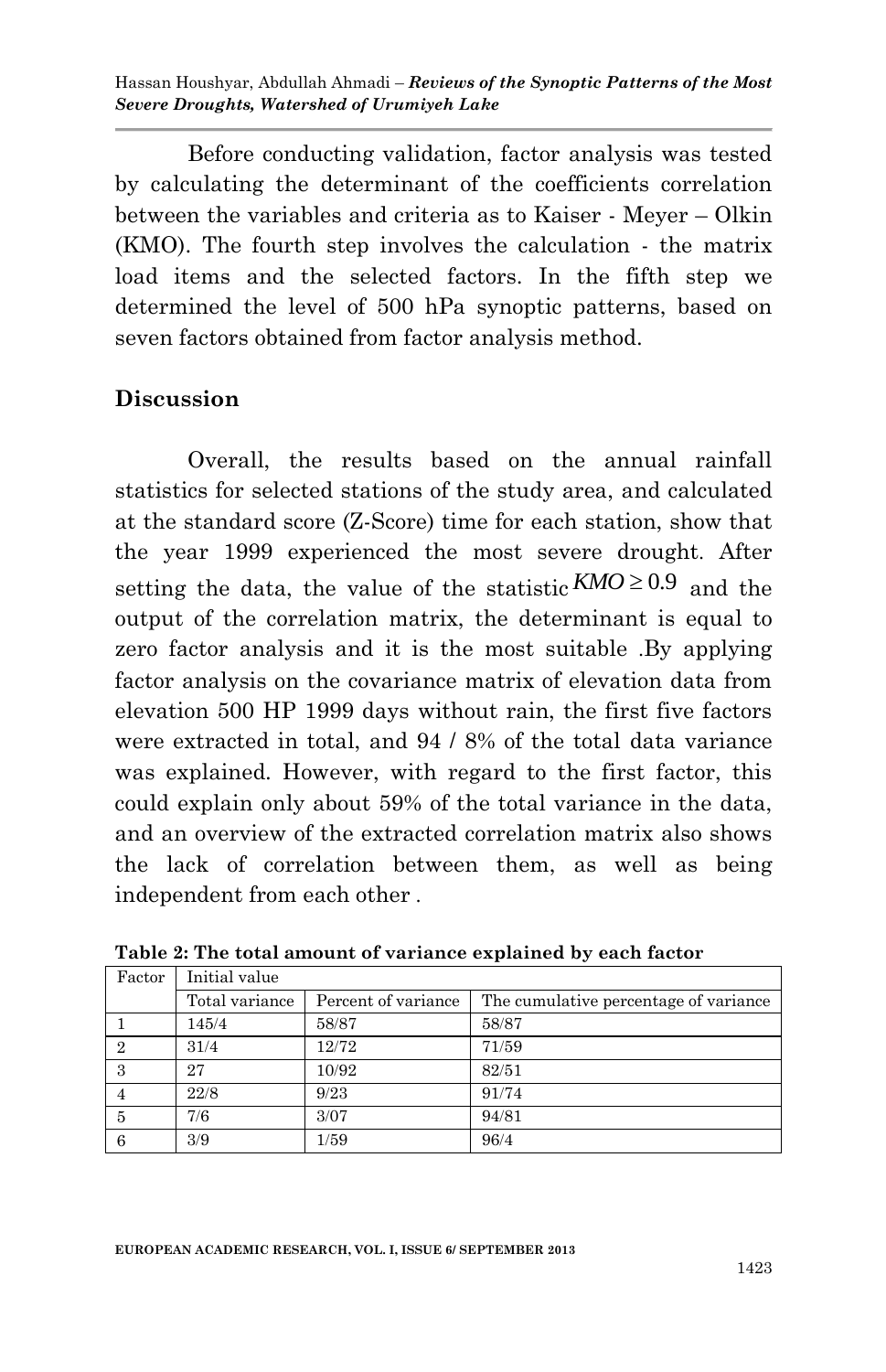After mapping, each cluster was composed of the following four patterns:

**The first pattern:** At the 500 hPa level, the prevailing synoptic conditions are on the composite map, in such a way that the first two strong ridges, along the north-west - southeast, the north-eastern Europe and northern West Siberia, have been established, while the other is along the north - south, north of the Black Sea, to the south of the Arabian peninsula. Lake watershed has been affected because the stack falls, the cold high latitude, and the region, the establishment of such conditions on the region causing weather sustainability.



**Figure: Map pattern comprising a first surface (right) at the level of 500 hPa (left)**

The ground level and the Siberian high-pressure system are the dominant systems in this model. Synoptic conditions prevailing in this model, such as the rotating cell pack hp 1009, has applied all over Europe. So, depending on cell pressure and central pressure of 1030 hPa, thermal Siberia with central Russia, located on the western pressure tabs, has extended influence to Northern Europe. These conditions are prevented from spreading to the Middle East, Europe and the rest of the planet. One can observe that the southern Siberian highpressure tabs have moved towards a more southern latitude, southern Kazakhstan and the Aral Sea, after crossing into Afghanistan, into Khorasan and then into the West and Central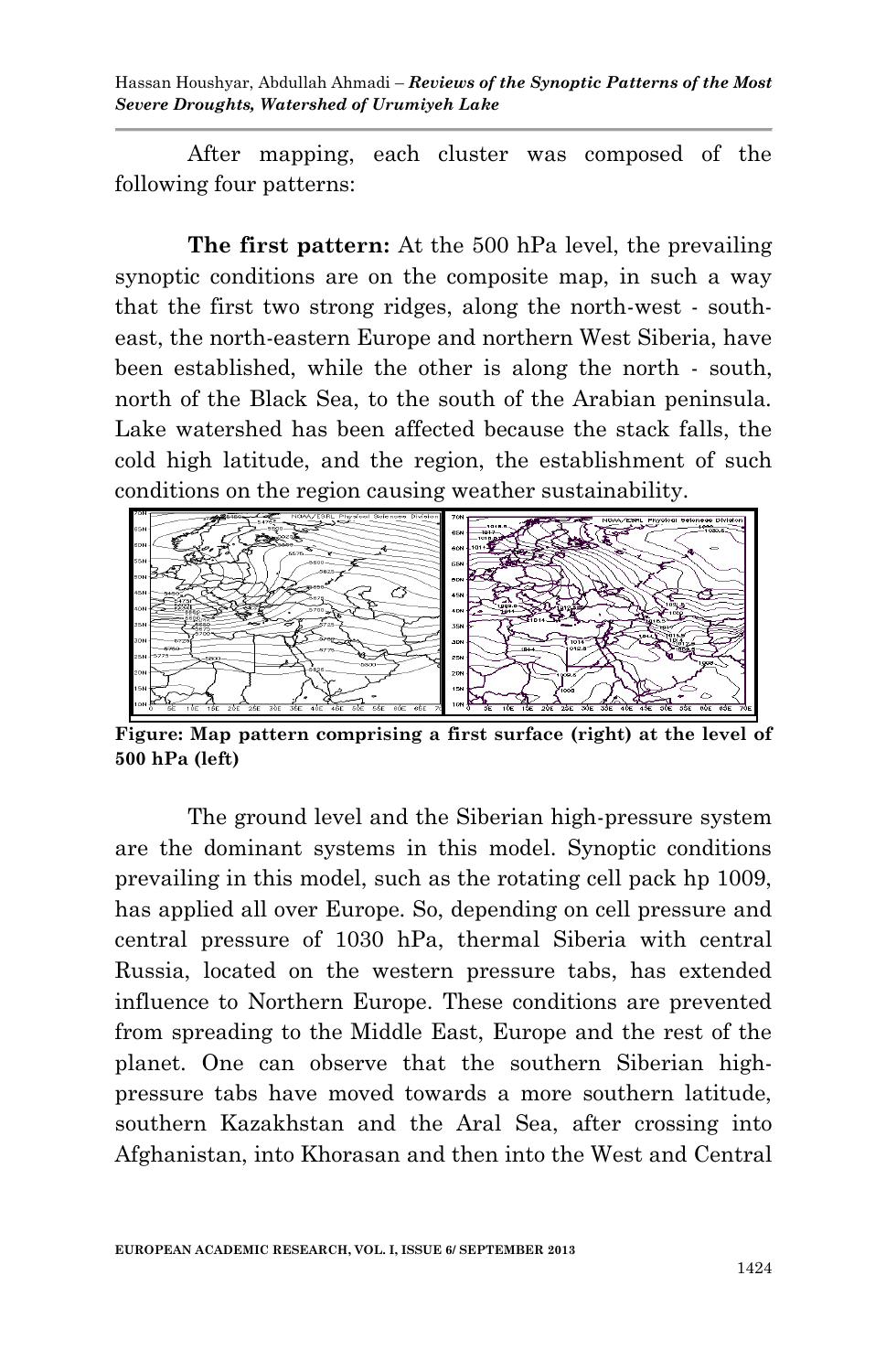province. The pressure causing loss of cold air over these areas affect the weather conditions and durability.

**The second pattern:** At the 500 hPa level, the center of geopotential height of 5900 meters is covered, across the South and South-West and North-West of the country and around the Arabian Peninsula and the Persian Gulf and South East Iraq. Synoptic conditions prevailing in this model, suggests that the migratory pressure from Europe is covered with four to five closed cells and a central pressure of 1020 hPa, in the whole of Europe. One can notice the tabs along the southern anticyclone North - South, all within less than 10 degrees to the Sahara Desert; on the other hand, the tabs have moved to the top of the low pressure Sudan, but given the southeastern tab, the migratory pressure, after crossing Turkey, has moved towards the North West Iran, and the situation is prevented from entering the low pressure Sudan to the North West. The result is a loss of cold air across the top on these areas, and it affects air stability.



**Figure 2: Map of the composite pattern on the surface (right), and the level of 500 hPa (left)**

**The third pattern:** The level of 500 hPa shows that the synoptic conditions prevailing in the cluster spin have spread from northern Europe to within 50 degrees. This is considered stack located along the north – south of Turkey-Iraq, which has been affected the North West of Iran, too. This stack is prevented from entering the high-latitude cyclone on Iran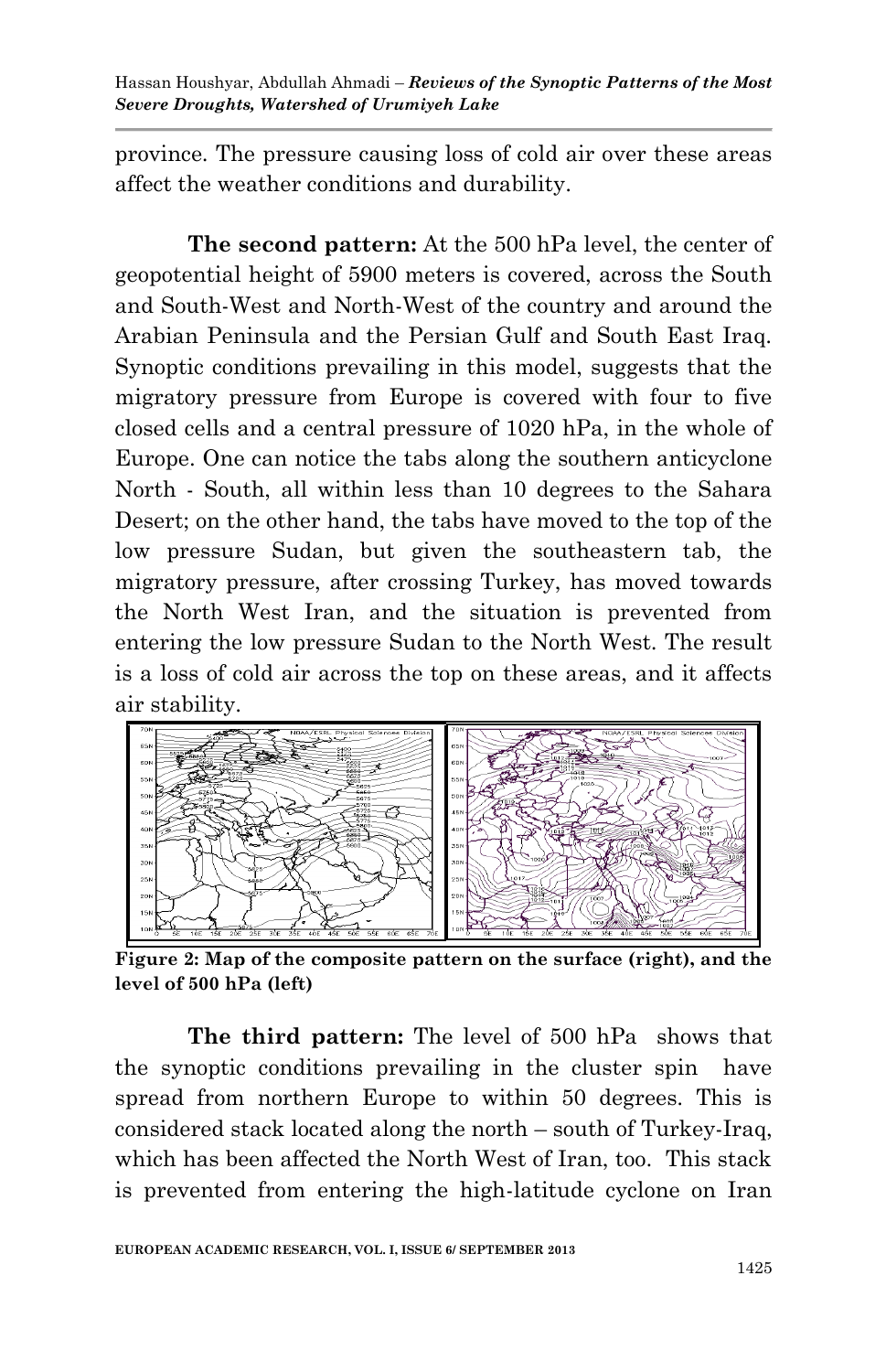and the situation has caused loss of cold air on land and in air on the mentioned watershed. At ground level, the dominant system in this model is a high-pressure system, migrant from Europe. In terms of the prevailing synoptic pattern, it shows a spin center, with a central pressure of 1002 hPa, and is located along the east – west of the Gulf of Butene and Finland tabs. The center of the spin is located in and along the East - West, North, Central, and East Europe; the center of the spin has no influence on Iran. On the other hand the anticyclone has been closed with four to five cells and a central pressure of 1024 hPa, on the North-East of Turkey, east of the anticyclonic center tab, after crossing the Caspian Sea in Azerbaijan and the North West into the watershed, this situation being due to the pour cold weather in the North West and air stability.



**Figure 3: Composite Map of the third model, the surface (right) and at the level of 500 hPa (left)**

**The fourth pattern:** The level of 500 hPa, the synoptic conditions, and the composite map of the cluster, suggest that the center of the low - high altitude, with a central pressure of 5350, potential geo-and four-cell pack under its control, has, of all Europe, the axis moved south. the anticyclone, the width of the bottom, causing the meter in the East has led to the creation of a strong ridge that stretches from the North - South desert of Siberia, to the North of the Arabian Peninsula. It can be seen that all Iran, especially in the North-West and West of the country, has been affected by the stack of these conditions, which will result in the creation of stable weather and lack of rainfall in the study area. At ground level the dominant system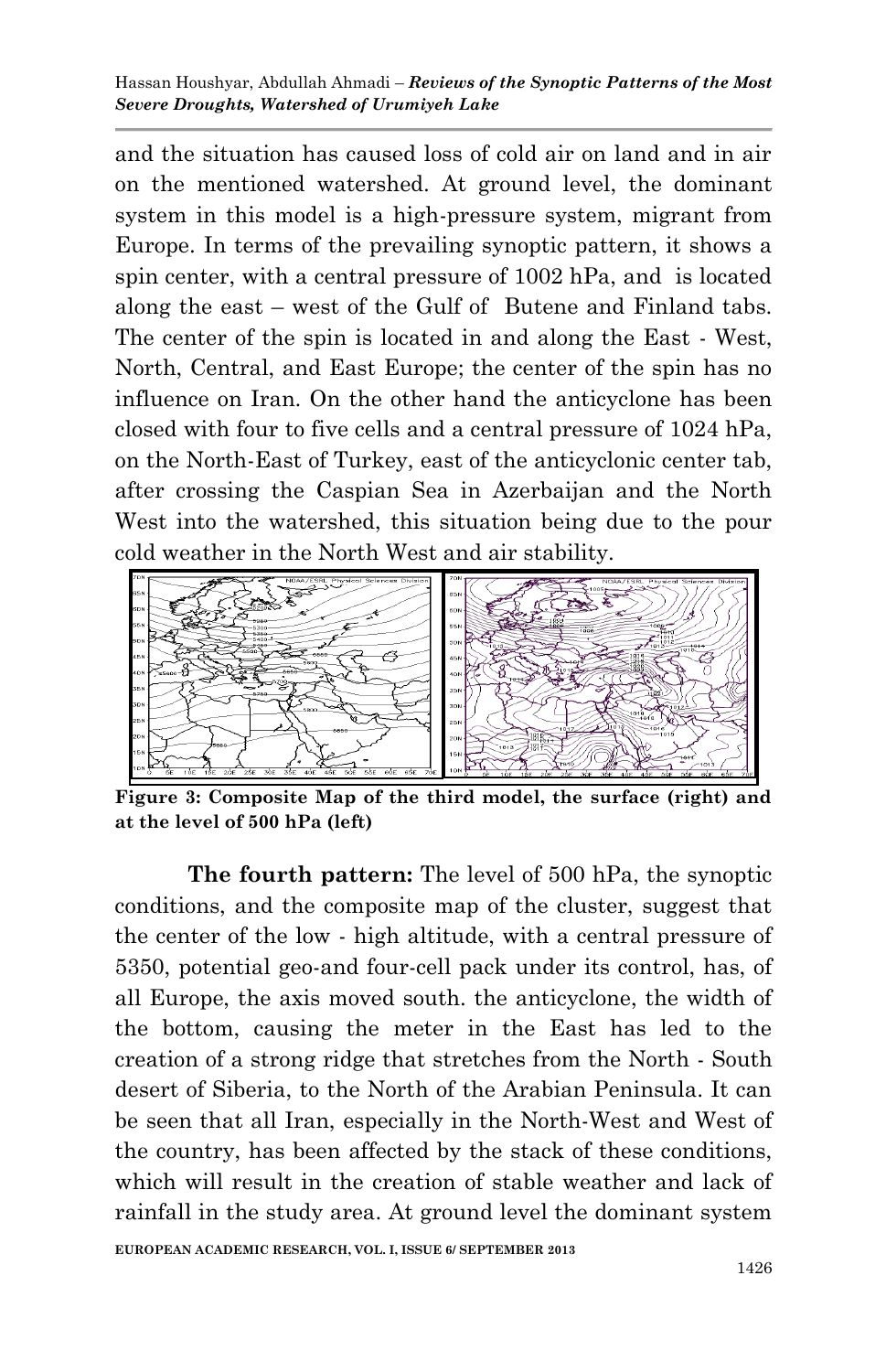in this model is a high-pressure system in Saudi Arabia. So the spin, the center line the pressure of 1008 hPa is located in Italy, France and North West Mediterranean area. The thermal pressure in Siberia too, has affected all the Siberian desert. It can be seen that the Arabian anticyclone, with a central pressure of 1018 hPa, located on the the Arabian Peninsula, and the tabs to the top establish the conditions that prevent the entering of the cyclone from Europe to Iran and the watershed resulting in a stable dry air dominating on the West and North West of Iran.



**Figure 4: Map of compound IV pattern, at ground level (right) and at the level of 500 hPa (left)**

### **Suggestions**

After identifying the four synoptic patterns at the level of 500 hPa effective severe drought at the lake watershed, in order to manage and reduce damaging severe droughts, it is suggested that the relevant experts should base on the synoptic patterns identified to design an early warning system related to drought at the level of the catchment basin of Urumiyeh Lake and thus to be able to forecast and establish preventive measures.